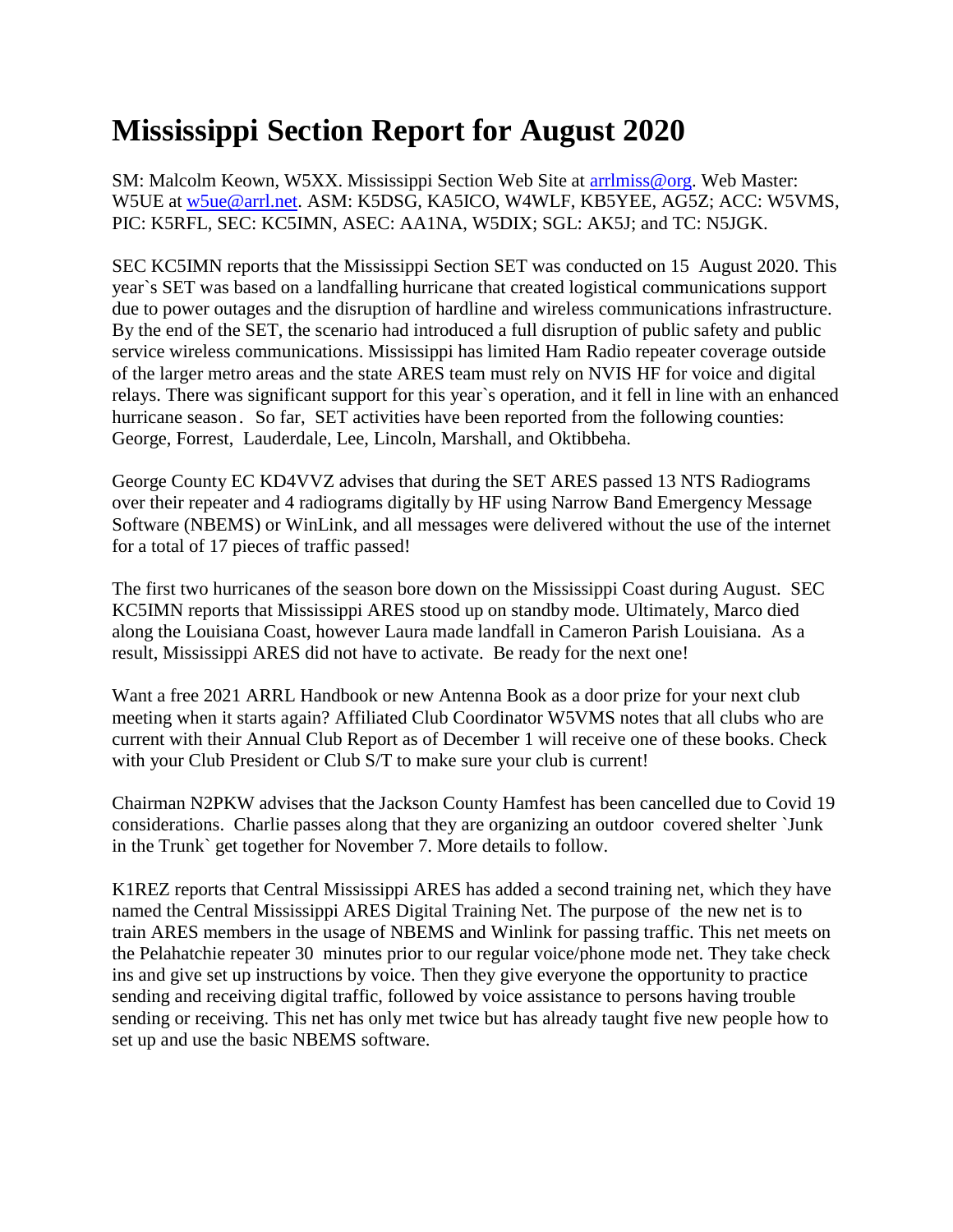Take a look at the Hints and Kinks column on pages 52-53 of the October QST. VLF expert W5THT shows us how to make vintage gear safer by converting a two-wire line cord to a threewire cord.

Scott County ARC P)resident K1REZ notes that On August 6 the Scott County Amateur Radio Club held its monthly club meeting on the Pelahatchie Repeater, 145.390 with a 77HZ tone. After discussing club business, KC5LK gave an excellent presentation on the NanoVNA, a \$50 Vector Network/Antenna Analyzer. Extensive hand and outs were made available for download on their website so that every could follow along during the presentation. After the presentation there was much discussion, and KC5LK answered everyone`s questions.

Harrison County EC AG5RI reports they are beginning ARES partial in person/partial remote monthly meetings for the team this month. They are training on digital modes over the next 90 days.

Have you ever tried to remember some historic Mississippi Ham Radio fact and just seem to not be able to pull it out of your brain? Like who was the MSPN Manager in 2009 or what Mississippi Ham won the QSO Party in 2014? Web Master W5UE has cataloged all of the Monthly Section Reports from 2006 on and posted them under `Section Report Archives` on [www.arrlmiss.org.](http://www.arrlmiss.org/) Try this resource if your brain won`t cooperate!

On your long-range calendar pencil in:

- ARRL Day in the Park/Papa Jack`s Trade Day, Tupelo, Cancelled
- Jackson County Hamfest, Ocean Springs, November 13-14, Cancelled. See Note above.
- Capital City Hamfest, Trademart, Jackson, January 29-30, Cancelled. See you in 2022!!
- 2021 Mississippi QSO Party, April 3, POC: w5xx@cablelynx.com

Upgrades in July: KG5CAH, Timothy - Waveland; KI5HGX, Michael - Brandon; KI5INT, Warren - Soso; KI5KBC, Christopher - Petal; and KA5SKB, George - Louisville.

Welcome to the following new Hams in Mississippi in August: KI5KFK, David - Corinth; KI5KFM, Zach - Laurel; KI5KGI, David - Ocean Springs; KI5KHA, Samuel \_Starkville; KI5KHE, Ocean Springs; KI5KHZ, Jacob - Oxford; KI5KIG, Albert - Gulfport; KI5KKT, Adam - Carriere; KI5KLA, Jason - Iuka; KI5KMJ, Burk - Lucedale; KI5KNM, Glenial - Sardis; KD5KRI, Alan - Madison; KI5KRS, Luther - Purvis; KI5KRT, Thomas - Gulfport; KI5KRZ, Colby - Yazoo City; and KI5KSA, Chase - Columbus.

Sixteen new Hams in Mississippi in August in spite of Covid -19 and pretty well distributed across the whole state! Keep up the good work mentors and VE Teams! If you see a new Ham listed in your community make sure he is welcomed into the local club.

Also welcome the following new ARRL Members in August : N5BLY, Charles - Pass Christian; K5IMT, Reba - Vicksburg; N5IPJ, William - Sallis; KG5IRU, Chaz - Coldwater; KF5ISR, David - Clinton; KI5JFW, Harry - Greenwood; N9JOF, Jim - Laurel; KI5JXC, Carl - Biloxi; KI5KMJ, Burg - Lucedale; KD5PLH, Wendell - Hattiesburg; AD5VS, Dykes - Port Gibson;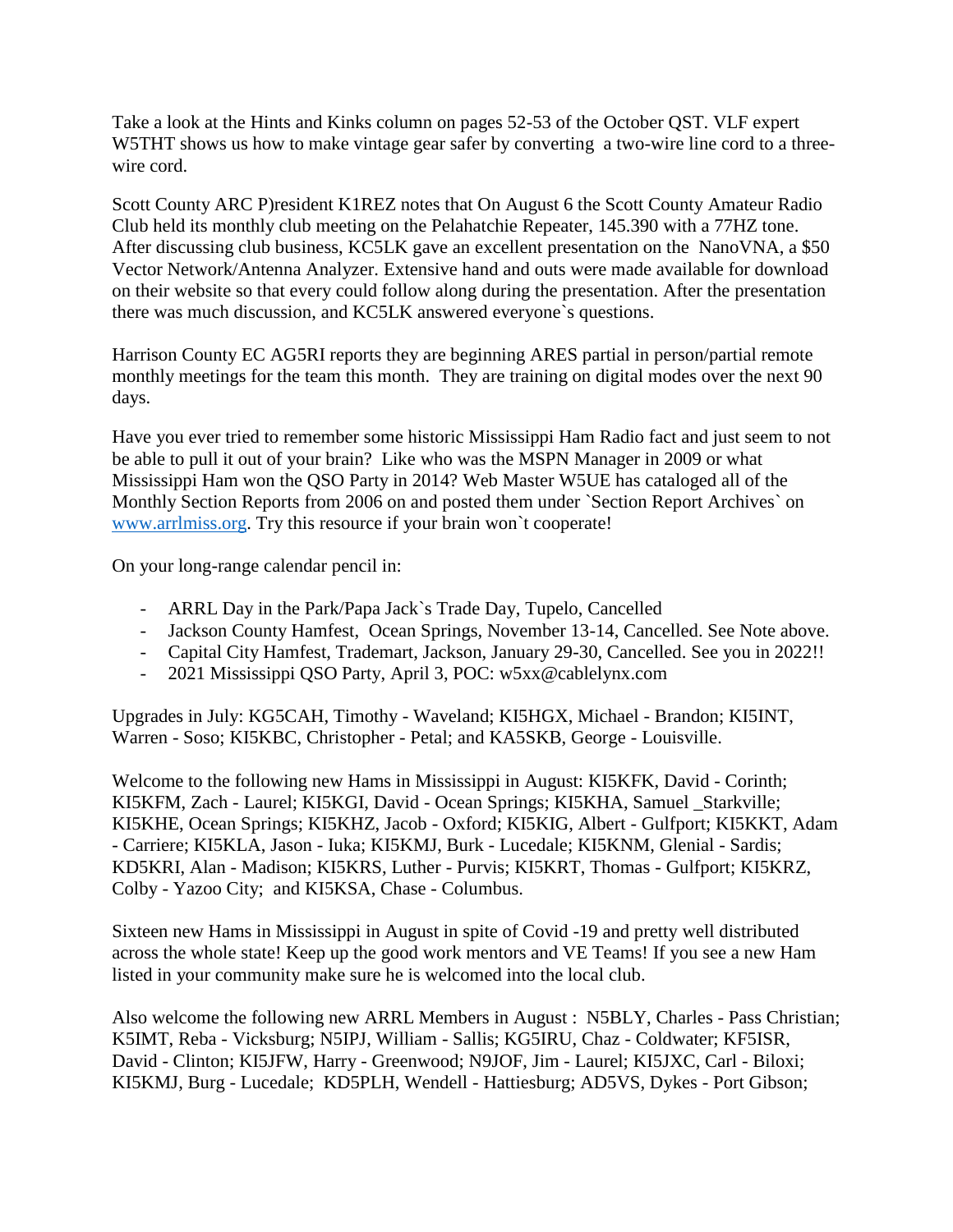W5WAF, Bill - Vicksburg; KF5WDL, Dana - Richland; KD5YKH, and Tammy - Lake Comorant.

ARRL membership in Mississippi is now 992 up 1 from last month. Thanks to all who support ARRL Membership in Mississippi!

And lastly, welcome to KG5ROD as AEC for Jasper County.

SEC Report for August 2020: KC5IMN

EC Reports for August 2020: N5AAS (Forrest), AD7KJ (Franklin), AE5FK (Walthall), KA5ICO (Chickasaw), KF5IMA (Lafayette), N5KDA (Adams), AF5NG (Marion), K1REZ (Scott), AG5RI (Harrison), K5RTW (Lee), AA5SG (Jones/Wayne), KB5SZJ (Lauderdale), KD4VVZ (George), KG5WJM (Jasper), KF5WVJ (DeSoto), N5ZNT (Lincoln), and KB0ZTX (Marshall)..

ACC Report: W5VMS. Scott says that the next Mississippi Section Affiliated Club Newsletter will be along shortly. See note above on free Handbooks.

PIC Report: K5RFL

Club Newsletter/Reports (Editor): the Meridian ARC Spark Gap (W5MAV)

HF Net Reports - sessions/QNI/QTC (Net Manager) Hattiesburg ARC 10M Net 5/52/0 (KD5XG) K5TAL 80M Net 4/59/0 (WV5Q) Magnolia Section Net 31/1045/3 (KA5ICO) MS Baptist Hams Net 5/19/0 (WF5F) MSPN 31/2332/32 (W5JGW)

VHF Net Reports - sessions/QNI/QTC (Net Manager) Adams County ARES 5/57/0 (N5KDA) Central Mississippi ARES Training Net 4/69/18 (K1REZ) DeSoto County Training and Information Net 5/109/0 (KF5WVJ) Forrest/Perry Counties Net ARES 2/22/0 (N5AAS) George County SARES 5/41/0 (KD4VVZ) Harrison County ARES 1/8/0 (AG5RI) Hattiesburg ARC 2 M Net 5/68/4 (KD5XG) Hattiesburg ARC 2 M Simplex Net 1/12/0 (KD5XG) Jasper County ARES 4/20/0 (KG5WJM) Jones/Wayne Counties ARES 5/64/0 (AA5SG) Lowndes County ARC 4/80/0 (KF5AZ) Marion County ARES Net 5/32/0 (AF5NG) Marshall County ARES - meets with DeSoto County Net (KB0ZTX) Meridian Area Emergency Net 4/59/4 (KB5SZJ)